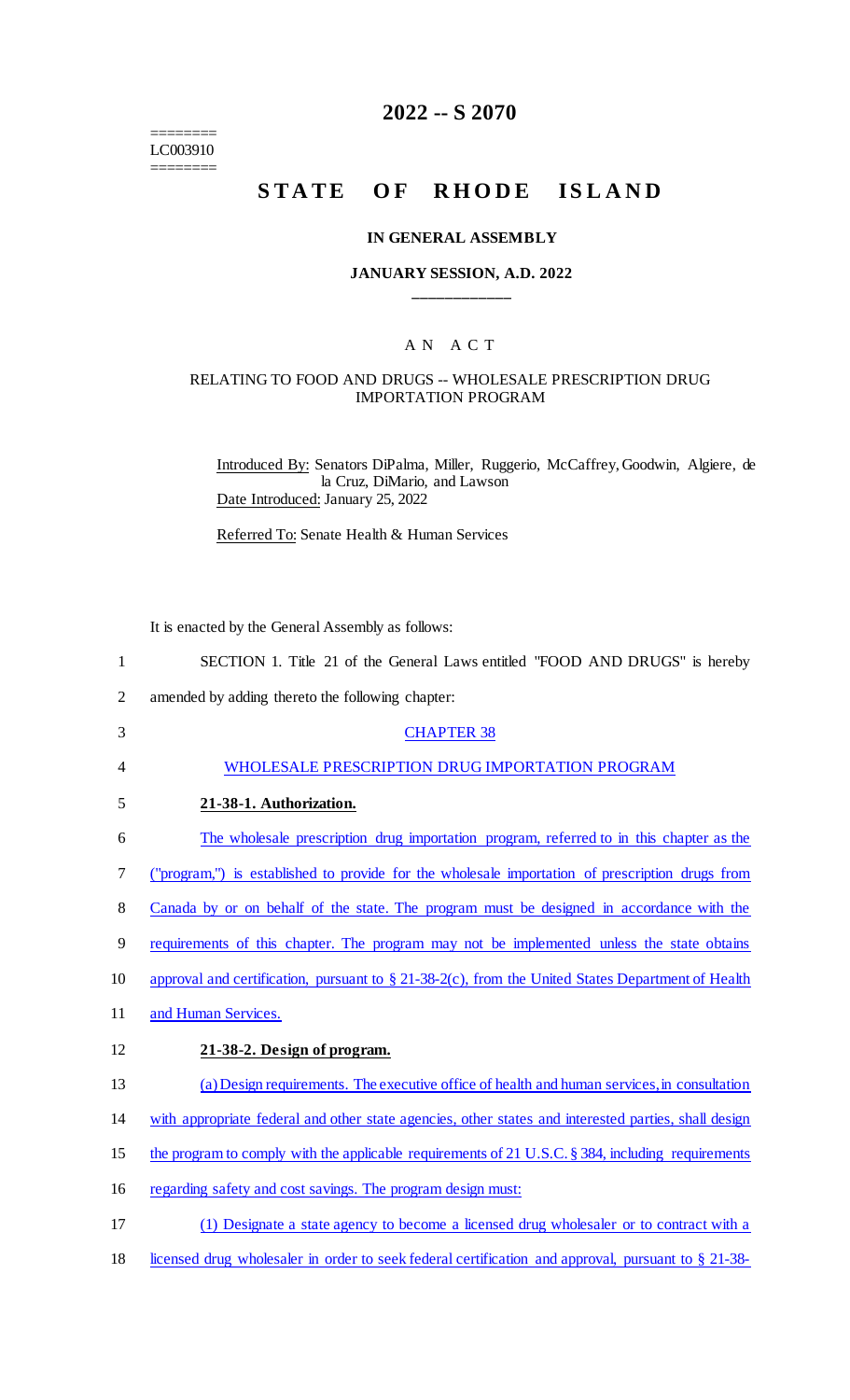2(c), to import safe prescription drugs and provide cost savings to consumers in the state; (2) Use prescription drug suppliers in Canada regulated under the laws of Canada or of one or more Canadian provinces, or both; (3) Ensure that only prescription drugs meeting the federal Food and Drug Administration's safety, effectiveness and other standards are imported by or on behalf of the state; (4) Import only those prescription drugs expected to generate substantial cost savings for consumers in the state; (5) Ensure that the program complies with the transaction and tracing requirements of 21 U.S.C. §§ 360eee and 360eee-1 to the extent feasible and practical prior to imported prescription drugs coming into the possession of the licensed drug wholesaler and that the program complies fully with those federal requirements after imported prescription drugs are in the possession of the 12 licensed drug wholesaler; (6) Consider whether the program may be developed on a multistate basis through collaboration with other states; (7) Prohibit the distribution, dispensing or sale of imported prescription drugs outside of 16 the state; (8) Recommend a charge per prescription or another method of financing to ensure that the program is adequately funded in a manner that does not jeopardize significant cost savings to consumers, including adequate funding for the initial start-up costs of the program; (9) Apply for and receive funds, grants or contracts from public and private sources; and 21 (10) Include an audit function. (b) Rules. The executive office of health and human services shall adopt and promulgate 23 rules and regulations to design the program in accordance with the requirements of subsection (a) 24 of this section no later than January 1, 2023. (c) Request for federal approval and certification. The executive office of health and human services shall submit a request for approval and certification of the program to the United States 27 Department of Health and Human Services no later than May 1, 2023. **21-38-3. Implementation.**  (a) Implementation of operation. Upon receipt of federal approval and certification under § 21-38-2(c), the state agency designated to oversee the program pursuant to this chapter shall implement the program as required in subsection (b) of this section. The program must begin operating no later than six (6) months following receipt of federal approval and certification. (b) Requirements. Prior to operating the program, the state agency designated to oversee 34 the program pursuant to this chapter shall: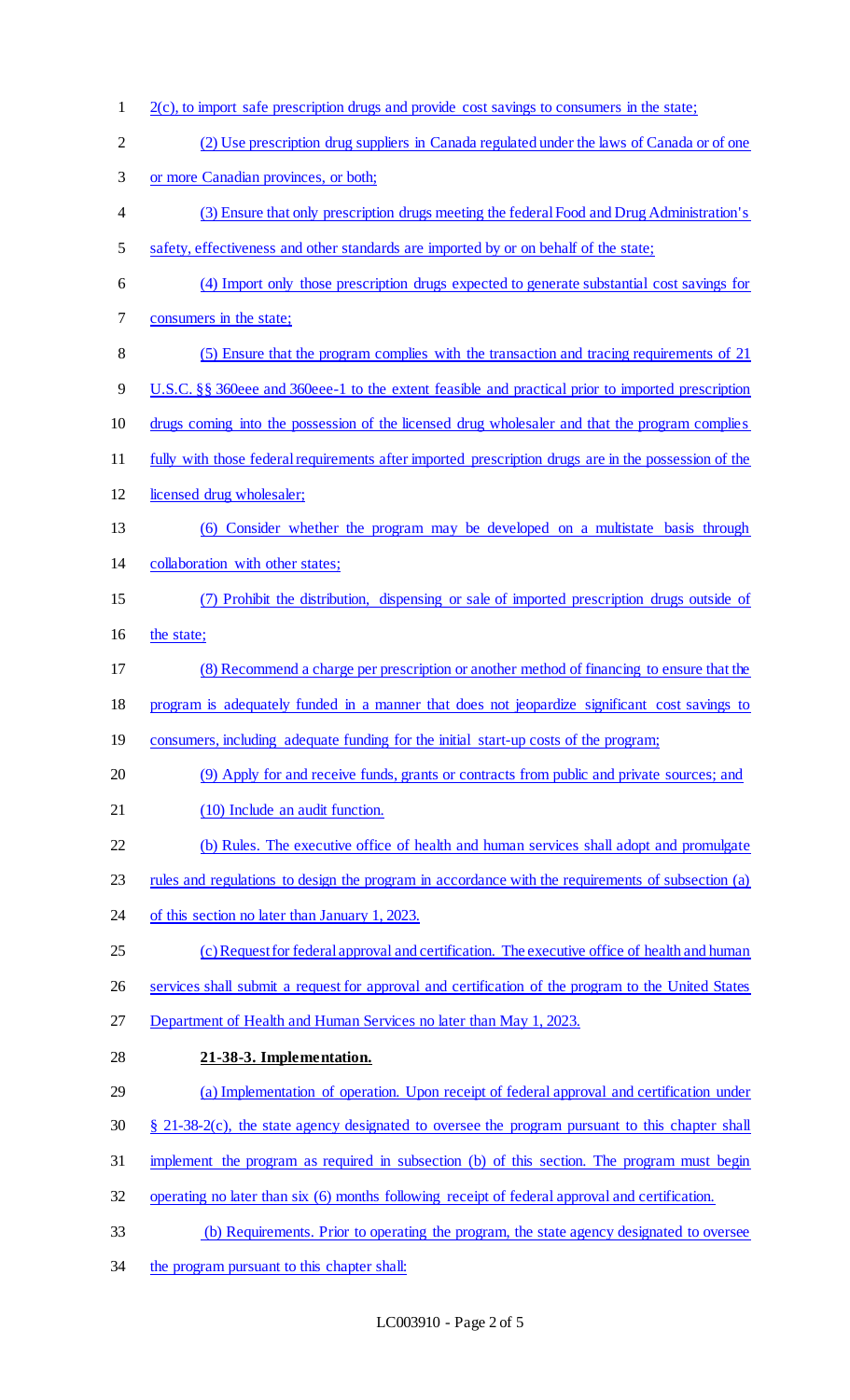| $\mathbf{1}$   | (1) Become a licensed drug wholesaler or enter into a contract with a licensed drug                 |
|----------------|-----------------------------------------------------------------------------------------------------|
| $\overline{c}$ | wholesaler in the state;                                                                            |
| 3              | (2) Contract with one or more distributors licensed in the state;                                   |
| 4              | (3) Contract with one or more licensed and regulated prescription drug suppliers in Canada;         |
| 5              | (4) Consult with health insurance carriers, employers, pharmacies, pharmacists, health care         |
| 6              | providers and consumers;                                                                            |
| 7              | (5) Develop a registration process for health insurance carriers, pharmacies and health care        |
| 8              | providers authorized to prescribe and administer prescription drugs that are willing to participate |
| 9              | in the program;                                                                                     |
| 10             | (6) Create a publicly accessible website for listing the prices of prescription drugs to be         |
| 11             | imported under the program;                                                                         |
| 12             | (7) Create an outreach and marketing plan to generate public awareness of the program;              |
| 13             | (8) Provide a telephone hotline to answer questions and address needs of consumers,                 |
| 14             | employers, health insurance carriers, pharmacies, health care providers and others affected by the  |
| 15             | program;                                                                                            |
| 16             | (9) Develop a two (2) year audit work plan; and                                                     |
| 17             | (10) Conduct any other activity determined necessary to successfully implement and                  |
| 18             | operate the program.                                                                                |
| 19             | 21-38-4. Annual reporting.                                                                          |
| 20             | Beginning January 2024, and annually thereafter, the executive office of health and human           |
| 21             | services, or other state agency designated to oversee the program pursuant to this chapter, shall   |
| 22             | report to the speaker of the house and president of the senate regarding the implementation and     |
| 23             | operation of the program during the previous calendar year, including:                              |
| 24             | (1) The prescription drugs included in the program;                                                 |
| 25             | (2) The number of participating pharmacies, health care providers and health insurance              |
| 26             | carriers;                                                                                           |
| 27             | (3) The number of prescription drugs dispensed through the program;                                 |
| 28             | (4) The estimated cost savings to consumers, health insurance carriers, employers and the           |
| 29             | state during the previous calendar year and to date;                                                |
| 30             | (5) Information regarding implementation of the audit work plan and audit findings; and             |
| 31             | (6) Any other information the executive office of health and human services, or other state         |
| 32             | agency designated to oversee the program pursuant to this chapter, considers relevant.              |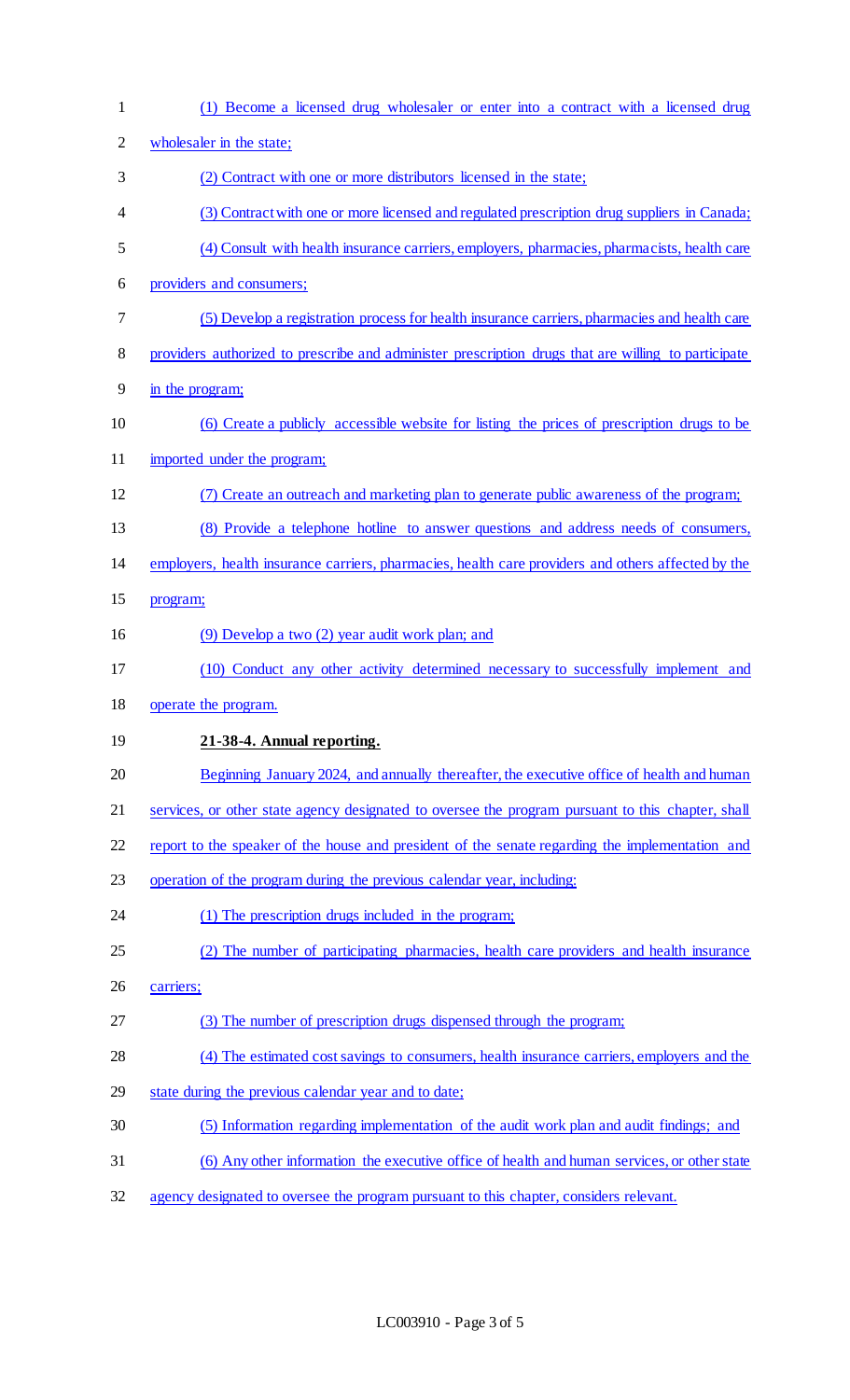#### ======== LC003910 ========